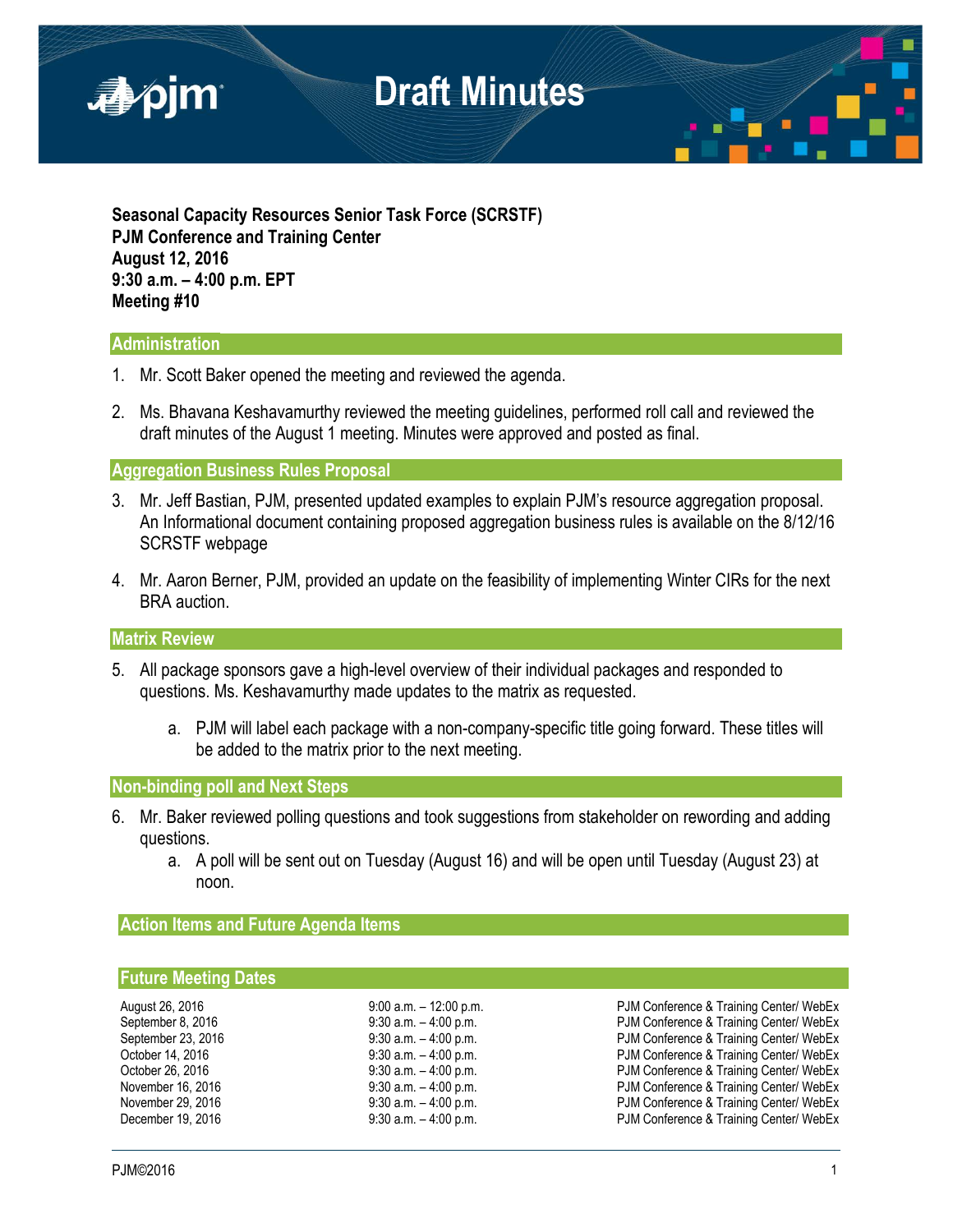

# **Draft Minutes**

Author: J. Callis

### **In Attendance (In Person)**

| <b>III / WWINNING (III LAIDUI)</b> |                   |                                          |                           |
|------------------------------------|-------------------|------------------------------------------|---------------------------|
| <b>Last Name</b>                   | <b>First Name</b> | Company                                  | <b>Sector</b>             |
| Baker                              | Scott             | PJM Interconnection, LLC                 | Not Applicable            |
| <b>Bastian</b>                     | Jeff              | PJM Interconnection, LLC                 | Not Applicable            |
| Berner                             | Aaron             | PJM Interconnection, LLC                 | <b>Transmission Owner</b> |
| Borgatti                           | Michael           | <b>Gabel and Associates</b>              | Not Applicable            |
| <b>Bruce</b>                       | Susan             | McNees Wallace & Nurick LLC              | Not Applicable            |
| <b>Bruno</b>                       | Pat               | PJM Interconnection, LLC                 | Not Applicable            |
| Callis                             | Joe               | PJM Interconnection, LLC                 | Not Applicable            |
| Campbell                           | <b>Bruce</b>      | EnergyConnect, Inc.                      | Other Supplier            |
| Carmean                            | Gregory           | <b>OPSI</b>                              | Not Applicable            |
| Chen                               | Jennifer          | Natural Resources Defense Council        | Not Applicable            |
| Fabiano                            | Janell            | PJM Interconnection, LLC                 | Not Applicable            |
| Falin                              | Tom               | PJM Interconnection, LLC                 | Not Applicable            |
| Fitch                              | Neal              | NRG Power Marketing LLC                  | <b>Generation Owner</b>   |
| Foster                             | Joshua            | PJM Interconnection, LLC                 | Not Applicable            |
| Guerry                             | Katie             | EnerNOC, Inc.                            | Other Supplier            |
| Hendrzak                           | Chantal           | PJM Interconnection, LLC                 | Not Applicable            |
| Johnson                            | Carl              | Customized Energy Solutions, Ltd.*       | Not Applicable            |
| Kerecman                           | Joe               | <b>Calpine Energy Services</b>           | <b>Generation Owner</b>   |
| Keshavamurthy                      | <b>Bhavana</b>    | PJM Interconnection, LLC                 | Not Applicable            |
| Kilgallen                          | Kevin             | Iberdrola                                | <b>Generation Owner</b>   |
| Kogut                              | George            | New York Power Authority                 | Other Supplier            |
| Lieberman                          | Steven            | Old Dominion Electric Cooperative        | Electric Distributor      |
| Loomis                             | Harold            | PJM Interconnection, LLC                 | Not Applicable            |
| Marzewski                          | Skyler            | Monitoring Analytics, LLC                | Not Applicable            |
| Matheson                           | Eric              | Pennsylvania Public Utility Commission   | Not Applicable            |
| O'Connell                          | Robert            | Main Line Electricity Market Consultants | Not Applicable            |
| Pratzon                            | David             | <b>GT Power Group</b>                    | Not Applicable            |
| Rocha-Garrido                      | Patricio          | PJM Interconnection, LLC                 | Not Applicable            |
| Tribulski                          | Jennifer          | PJM Interconnection, LLC                 | Not Applicable            |
| Scarpignato                        | David             | Calpine Energy Services, L.P.            | <b>Generation Owner</b>   |
| Scheidecker                        | Paul              | PJM Interconnection, LLC                 | Not Applicable            |
| Stadelmeyer                        | Rebecca           | PJM Interconnection, LLC                 | Not Applicable            |
| Whitehead                          | Jeffrey           | Direct Energy Business Marketing, LLC    | Other Supplier            |
| Wilson                             | James             | <b>Wilson Energy Economics</b>           | Not Applicable            |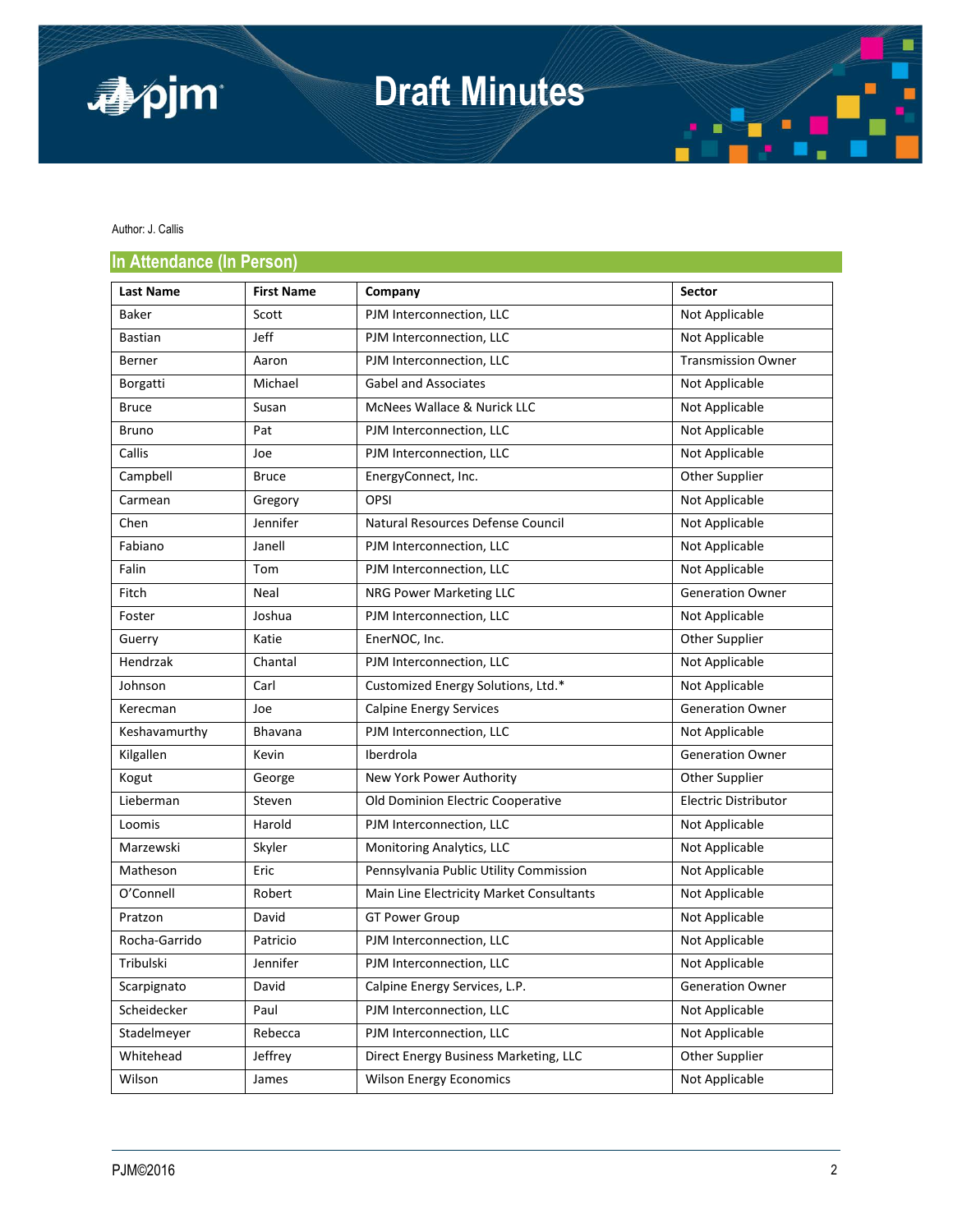

## **Draft Minutes**

### **In Attendance (WebEx / Teleconference)**

| Last Name       | <b>First Name</b> | Company                                             | Sector                      |
|-----------------|-------------------|-----------------------------------------------------|-----------------------------|
| Abdelhamid      | Nadeen            | North Carolina Electric                             | <b>Electric Distributor</b> |
| Ainspan         | Malcolm           | Energy Curtailment Specialists, Inc.                | <b>Other Supplier</b>       |
| Bencheck        | Jim               | First Energy Solutions Corp.                        | Not Applicable              |
| Bhavaraju       | Murty             | PJM Interconnection, LLC                            | Not Applicable              |
| Boyle           | Glen              | PJM Interconnection, LLC                            | Not Applicable              |
| <b>Brodbeck</b> | John              | EDP Renewables North America, LLC                   | Other Supplier              |
| Bryson          | Mike              | PJM Interconnection, LLC                            | Not Applicable              |
| <b>Bunch</b>    | Kevin             | EDF Trading North America, LLC                      | Other Supplier              |
| Campbell        | <b>Bruce</b>      | <b>Energy Connect Inc</b>                           | Other Supplier              |
| Coll            | Dan               | PJM Interconnection, LLC                            | Not Applicable              |
| Cummings        | <b>Brigid</b>     | PJM Interconnection, LLC                            | Not Applicable              |
| Davis           | Connie            | City of Cleveland, DPU, Div of Cleveland Public Pwr | Electric Distributor        |
| DeLosa          | Joseph            | DE Public Service Commission                        | Not Applicable              |
| Diamond         | Erika             | <b>Energy Hub</b>                                   | Not Applicable              |
| Domian          | Christin          | Duquesne Light                                      | Other Supplier              |
| Doremus         | Steven            | EnerNOC, Inc.                                       | Other Supplier              |
| Dugan           | Chuck             | East Kentucky Power                                 | <b>Transmission Owner</b>   |
| Eber            | Jim               | Exelon Business Services Company, LLC               | <b>Transmission Owner</b>   |
| Esposito        | Pati              | TransCanada Power Marketing Ltd.                    | Other Supplier              |
| Farber          | John              | DE Public Service Commission                        | Not Applicable              |
| Feierabend      | Rick              | Dominion Virginia Power                             | Not Applicable              |
| Feldman         | <b>Brett</b>      | Navigant Consulting, Inc.                           | Not Applicable              |
| Filomena        | Guy               | Customized Energy Solutions Ltd*                    | Not Applicable              |
| Foladare        | Kenneth           | <b>IMG Midstream LLC</b>                            | <b>Generation Owner</b>     |
| Gilani          | Rehan             | ConEdison Energy, Inc.                              | Other Supplier              |
| Gledhill        | Andrew            | PJM Interconnection, LLC                            | Not Applicable              |
| Greening        | Michele           | Talen Energy Marketing, LLC                         | <b>Generation Owner</b>     |
| Greiner         | Gary              | PSEG Energy Resources and Trade LLC                 | Other Supplier              |
| Griffiths       | Dan               | <b>Consumer Advocates of PJM States</b>             | Not Applicable              |
| Heise           | Randi             | Dominion Virginia Power                             | Not Applicable              |
| Hoatson         | Tom               | Riverside Generating, LLC                           | Other Supplier              |
| Horstmann       | John              | Dayton Power & Light Company (The)                  | <b>Transmission Owner</b>   |
| Horton          | Dana              | Appalachian Power Company                           | <b>Transmission Owner</b>   |
| Hudis           | Gabriella         | Jersey Green Energy                                 | Other Supplier              |
| Hyzinksi        | Tom               | Talen Energy Marketing, LLC                         | <b>Generation Owner</b>     |
| Jablonski       | James             | Borough of Butler, Butler Electric Division         | <b>Electric Distributor</b> |
| Jardot          | Gina              | <b>Essential Power Rock Springs</b>                 | <b>Transmission Owner</b>   |
| Jacobs          | Mike              | Xtreme Power                                        | Not Applicable              |